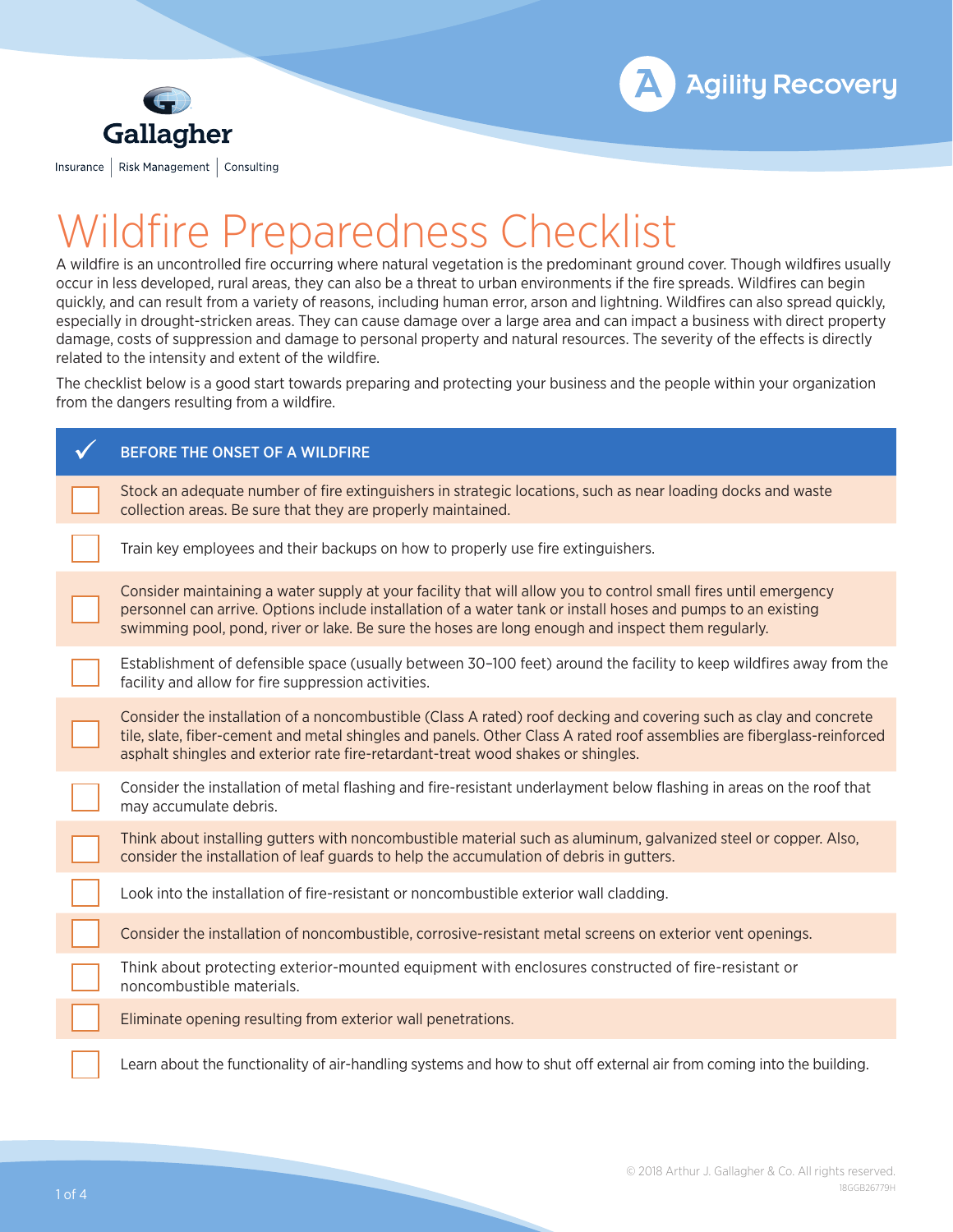



## Wildfire Preparedness Checklist (cont.)

| BEFORE THE ONSET OF A WILDFIRE                                                                                                                                                                                                                                                                                                                                                                                                                                                                                                                                                                                                                                                                                 |
|----------------------------------------------------------------------------------------------------------------------------------------------------------------------------------------------------------------------------------------------------------------------------------------------------------------------------------------------------------------------------------------------------------------------------------------------------------------------------------------------------------------------------------------------------------------------------------------------------------------------------------------------------------------------------------------------------------------|
| If your business is located in an area subject to freezing temperatures, be sure that water outlets and pumps are<br>properly insulated.                                                                                                                                                                                                                                                                                                                                                                                                                                                                                                                                                                       |
| Evaluate water levels in extreme hot and cold weather conditions.                                                                                                                                                                                                                                                                                                                                                                                                                                                                                                                                                                                                                                              |
| If your water pump uses electrical power, consider obtaining a gasoline-powered or diesel-powered pump or<br>generator in case electricity is cut off during a fire. However, be aware of the risk that comes with storing a large<br>quantity of fuel. Use an appropriate storage facility that is protected against vehicle impacts and fire.                                                                                                                                                                                                                                                                                                                                                                |
| Have appropriate tools, such as rakes, axes, saws, buckets and shovels on hand to help control small fires while<br>waiting for emergency personnel to arrive.                                                                                                                                                                                                                                                                                                                                                                                                                                                                                                                                                 |
| Identify and monitor local news media sources to track wildfires and to keep track of any threats to your facility and<br>employee homes.                                                                                                                                                                                                                                                                                                                                                                                                                                                                                                                                                                      |
| Develop and communicate employee and key business party communication plans.                                                                                                                                                                                                                                                                                                                                                                                                                                                                                                                                                                                                                                   |
| Identify and maintain a relationship with third-party smoke-remediation vendors.                                                                                                                                                                                                                                                                                                                                                                                                                                                                                                                                                                                                                               |
|                                                                                                                                                                                                                                                                                                                                                                                                                                                                                                                                                                                                                                                                                                                |
|                                                                                                                                                                                                                                                                                                                                                                                                                                                                                                                                                                                                                                                                                                                |
| <b>DURING A WILDFIRE</b>                                                                                                                                                                                                                                                                                                                                                                                                                                                                                                                                                                                                                                                                                       |
| Turn on a battery operated radio to get the most current emergency information.                                                                                                                                                                                                                                                                                                                                                                                                                                                                                                                                                                                                                                |
| Turn interior lights on for improved visibility.                                                                                                                                                                                                                                                                                                                                                                                                                                                                                                                                                                                                                                                               |
| Close all doors and windows, but do not lock them.                                                                                                                                                                                                                                                                                                                                                                                                                                                                                                                                                                                                                                                             |
| Turn off air-handling systems.                                                                                                                                                                                                                                                                                                                                                                                                                                                                                                                                                                                                                                                                                 |
| Go to a predesignated shelter area such as a safe room, basement, storm cellar or the lowest building level. If there<br>is no basement, go to the center of an interior room on the lowest level (closet, interior hallway) away from corners,<br>windows, doors and outside walls. Put as many walls as possible between you and the outside. Get under a sturdy<br>table and use your arms to protect your head and neck. Do not open windows. Evacuation orders will often be swift<br>and accurate for affected areas. However, if you are unable to evacuate, stay inside and away from outside walls.<br>Close doors, but leave them unlocked in case firefighters require quick access into your area. |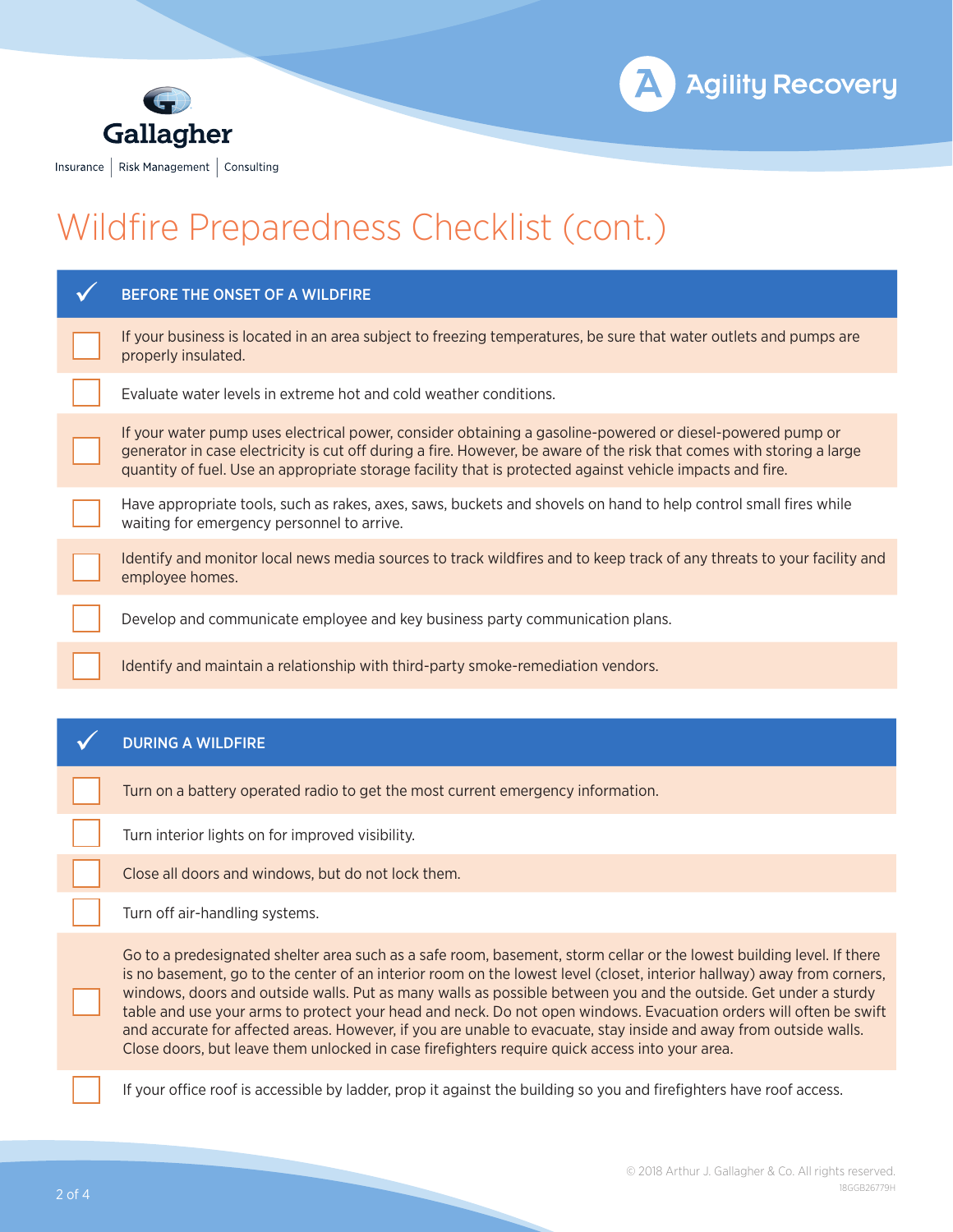



## Wildfire Preparedness Checklist (cont.)

| <b>DURING A WILDFIRE</b>                                                                                                                                                                                                 |
|--------------------------------------------------------------------------------------------------------------------------------------------------------------------------------------------------------------------------|
| Mark your position clearly with anything that may signal rescue workers to your presence inside the building. This<br>could be articles of clothing or bright colored material attached to the outside of your location. |
| Close windows, vents, doors and window coverings. Shut off gas meters, pilot lights and propane tanks. Turn on all<br>lights in the building to increase visibility in heavy smoke.                                      |
| Switch off air-handling systems to prevent external air (smoke) from entering the building.                                                                                                                              |
|                                                                                                                                                                                                                          |
| <b>AFTER A WILDFIRE</b>                                                                                                                                                                                                  |
| If you were evacuated, check with local fire officials before attempting to return to your facility.                                                                                                                     |
| Immediately check the facility/surrounding property and put out any fires, sparks or embers (if accessible). Only do<br>this if it is safe to do so. Employee safety should be the top priority.                         |
| If there is no power, check to make sure the main breaker is on. A fire can cause breakers to trip. If the breakers are on and<br>power is still not available, contact the utility company.                             |
| ALWAYS contact 911 if any danger is perceived upon re-entry and contact local experts before finally moving back in.                                                                                                     |
|                                                                                                                                                                                                                          |
|                                                                                                                                                                                                                          |
| <b>YOUR PEOPLE</b>                                                                                                                                                                                                       |
| Train your employees in general fire safety, especially those involved in tasks with a high fire risk, such as welding and<br>cutting, fueling vehicles and working with flammable liquids.                              |
| Teach employees about the importance of good housekeeping and grounds maintenance in preventing and<br>controlling fires.                                                                                                |
| Plan for how, when and where to evacuate employees if a wildfire threatens.                                                                                                                                              |
| Establish an evacuation plan and keep it up to date.                                                                                                                                                                     |
| Hold evacuation drills regularly so all employees will know who is in charge and so that they become familiar with<br>evacuation routes and routines.                                                                    |
| Make sure all employees can get out of the building, find shelter and communicate with responsible personnel.                                                                                                            |
| Plan primary and secondary exits from your buildings. Consider how employees will escape if doors or windows are<br>blocked by an exterior fire.                                                                         |